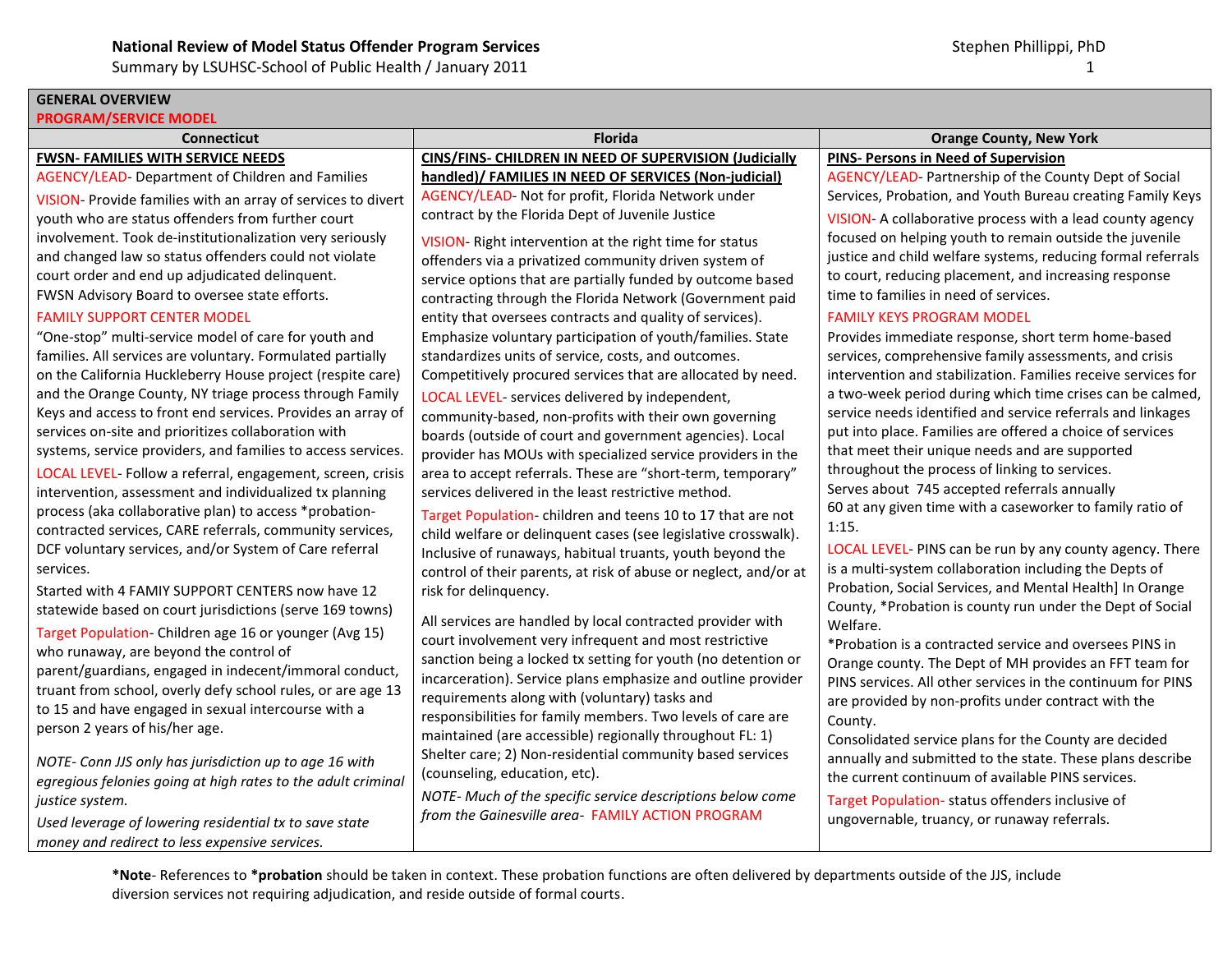# **POINT OF SERVICE**

| <b>REFERRAL / TRIAGE</b>                                                                                                                                                                                                                                                                                                                                                                                                                                                                                                                                                                                                                                                                                                                                                                                                                                                                                                                                                                                                                                                                                                                                                                                   |                                                                                                                                                                                                                                                                                                                                                                                                                                                                                                                                                                                                                                                                                                                                                                                                                                                                                                                                                                                                                                                                                                                                                                                                                                                                                                                                                                                                                                           |                                                                                                                                                                                                                                                                                                                                                                                                                                                                                                                                                                                                                                                                                                                                                                                                                                                                                                                                                                                                                                                                                                                                                                                                                                                                                                 |  |
|------------------------------------------------------------------------------------------------------------------------------------------------------------------------------------------------------------------------------------------------------------------------------------------------------------------------------------------------------------------------------------------------------------------------------------------------------------------------------------------------------------------------------------------------------------------------------------------------------------------------------------------------------------------------------------------------------------------------------------------------------------------------------------------------------------------------------------------------------------------------------------------------------------------------------------------------------------------------------------------------------------------------------------------------------------------------------------------------------------------------------------------------------------------------------------------------------------|-------------------------------------------------------------------------------------------------------------------------------------------------------------------------------------------------------------------------------------------------------------------------------------------------------------------------------------------------------------------------------------------------------------------------------------------------------------------------------------------------------------------------------------------------------------------------------------------------------------------------------------------------------------------------------------------------------------------------------------------------------------------------------------------------------------------------------------------------------------------------------------------------------------------------------------------------------------------------------------------------------------------------------------------------------------------------------------------------------------------------------------------------------------------------------------------------------------------------------------------------------------------------------------------------------------------------------------------------------------------------------------------------------------------------------------------|-------------------------------------------------------------------------------------------------------------------------------------------------------------------------------------------------------------------------------------------------------------------------------------------------------------------------------------------------------------------------------------------------------------------------------------------------------------------------------------------------------------------------------------------------------------------------------------------------------------------------------------------------------------------------------------------------------------------------------------------------------------------------------------------------------------------------------------------------------------------------------------------------------------------------------------------------------------------------------------------------------------------------------------------------------------------------------------------------------------------------------------------------------------------------------------------------------------------------------------------------------------------------------------------------|--|
| <b>Connecticut</b>                                                                                                                                                                                                                                                                                                                                                                                                                                                                                                                                                                                                                                                                                                                                                                                                                                                                                                                                                                                                                                                                                                                                                                                         | <b>Florida</b>                                                                                                                                                                                                                                                                                                                                                                                                                                                                                                                                                                                                                                                                                                                                                                                                                                                                                                                                                                                                                                                                                                                                                                                                                                                                                                                                                                                                                            | <b>Orange County, New York</b>                                                                                                                                                                                                                                                                                                                                                                                                                                                                                                                                                                                                                                                                                                                                                                                                                                                                                                                                                                                                                                                                                                                                                                                                                                                                  |  |
| <b>CRISIS CALLS-</b> N/A at referral.<br><b>EMERGENCY REFERRAL- FSC evaluates for immediate</b><br>crisis- if yes, emergency mobile services (only 1 or 2 a<br>year)<br><b>WALK-IN- N/A at referral.</b><br><b>WRITTEN REFERRALS-</b> by state policy, referral goes to the<br>court, then *probation supervisor receives for triage.<br>(Note: there is a desire to change referrals going directly<br>to court, but this is the current process). Referral to court<br>is processed electronically with data entered into system.<br>Referral then goes to program (FSC) or *probation<br>ranging from 2 days to 2 weeks, depending on severity of<br>referral.<br>*Probation triages referral by reviewing NEED**<br>indicators (child never goes into the door of the court).<br>Check-Off Form created by the Justice Research Center.<br>-IF HIGH NEED- goes to FAMILY SUPPORT CENTER<br>-IF Not- come in for a face to face meeting. If mod NEED<br>determined, then *probation will send to FAMILY<br>SUPPORT CENTER.<br>-If Low NEED - referral only and/or just close the case.<br>(**Note-These are not delinquency risk indicators. They<br>are youth, family, environmental need indicators.) | Referrals come from school resource officers, parents, and<br>youth arriving at shelters (shelters are accessible 24hrs a<br>day). Majority of referrals come from schools as<br>ungovernable with MH issues for non-res programming. Law<br>enforcement referrals primarily go directly to<br>Interface/Shelter.<br><b>CRISIS CALLS-24hr HOTLINE</b> staffed by non-residential<br>professionals (phone is rotated among staff), shelters also<br>have a 24hr hotline which is answered by paraprofessionals<br>and professionals as available. Any staff person at the shelter<br>may take crisis calls and can send to a supervisor as part of<br>the phone triage if needed.<br>Have a SCREENING FOR ELIGIBILITY REFERRAL TOOL for<br>runaway, ungovernable, homeless/lock-out, problems in<br>school, and truancy referrals. Program exclusions include<br>youth currently adjudicated dependent or delinquent. All<br>services are voluntary. Screening is largely based on parent<br>report.<br>Screening includes questions regarding lethality of suicide<br>ideation/intent- CINS/FINS program will refer for immediate<br>crisis services at local MH center or via law enforcement if<br>needed. CINS/FINS have interagency agreements for<br>emergency referral and legal backing for involuntary<br>commitment if needed. More populous counties have MH<br>centers with crisis stabilization units. These units have walk- | <b>CRISIS CALLS-24hr HOTLINE</b> staffed by mental health<br>professional that offers crisis intervention services to PINS<br>and JDs when necessary. The DSS funds and 24/7 PINS<br>respite program through the local Run Away and Homeless<br>Youth Shelter.<br><b>EMERGENCY REFERRAL-For PINS this would most likely be</b><br>a Runaway. These are triaged within 48hrs. but the process<br>still begins with written referral noted below.<br><b>WALK-IN-</b> Emergency PINS petitions that meet specific<br>criteria (run away youth) are received by the Department<br>of *Probation. Emergency PINS petitions are handled by<br>the Probation Dept. directly and can offer direct access to<br>the Family Court if needed.<br>WRITTEN REFFERAL- Written referrals (on-line form)<br>submitted from schools and parents to *Probation Dept.<br>These are reviewed within 5 business days.<br>*Probation is required by statute to meet with<br>ungovernable, truancy, or runaway referrals.<br>(Note: NY does not look at alc/sub abuse as a separate<br>referral issue)<br>For all cases meeting the three statute requirements and<br>report/referral accepted, a risk assessment must be<br>completed within 5 business days.<br><b>PARENTS/FAMILY CALL FOR SERVICES-</b> see written |  |
| <b>PARENTS/FAMILY CALL FOR SERVICES-see written</b><br>referral<br><b>SCHOOL REFERRALS-</b> see written referral.<br><b>OTHER-FAMILY SUPPORT CENTER</b><br>Referral gets to the FSC and staff have one hour to<br>confirm receipt to sender/*probation supervisor<br>(*probation often makes call to family to say they find<br>family in NEED and made REFERRAL in the interim.)<br>FSC staff have three hours to make the first contact with<br>the family (mostly phone). Generally schedule an intake<br>within 24hrs or later depending on the family availability                                                                                                                                                                                                                                                                                                                                                                                                                                                                                                                                                                                                                                    | in assessment and holding capability.<br>Screening for eligibility and suicide risk is prescribed/scripted<br>for paraprofessional shelter staff. Depending on credentials,<br>other staff may determine the need for (or perform)<br>additional assessment.<br><b>EMERGENCY REFERRAL- These are primarily managed by</b><br>direct shelter walk-in referrals noted below.<br><b>WALK-IN-</b> Similar to above, but depending on need, likely to<br>initiate services immediately particularly at shelter for<br>runaways. Parents can, but less frequently, obtain                                                                                                                                                                                                                                                                                                                                                                                                                                                                                                                                                                                                                                                                                                                                                                                                                                                                       | referral.<br>SCHOOL REFERRAL- Same referral form. However,<br>*probation reviews school referrals to be sure school can<br>prove they tried intervention before youth was referred<br>(e.g. what was done- IEP, PBS, etc.). The Probation<br>Department and DSS provide on-site staff support to the<br>three largest school districts in the County, offering on site<br>assistance with PINS petitions and emergency assistance.<br>Other school districts are offered the same services, but<br>these services are not on-site, they are offered through a<br>community based case management program.                                                                                                                                                                                                                                                                                                                                                                                                                                                                                                                                                                                                                                                                                       |  |
| *Note-References to *probation should be taken in context. These probation functions are often delivered by departments outside of the JJS, include                                                                                                                                                                                                                                                                                                                                                                                                                                                                                                                                                                                                                                                                                                                                                                                                                                                                                                                                                                                                                                                        |                                                                                                                                                                                                                                                                                                                                                                                                                                                                                                                                                                                                                                                                                                                                                                                                                                                                                                                                                                                                                                                                                                                                                                                                                                                                                                                                                                                                                                           |                                                                                                                                                                                                                                                                                                                                                                                                                                                                                                                                                                                                                                                                                                                                                                                                                                                                                                                                                                                                                                                                                                                                                                                                                                                                                                 |  |

diversion services not requiring adjudication, and reside outside of formal courts.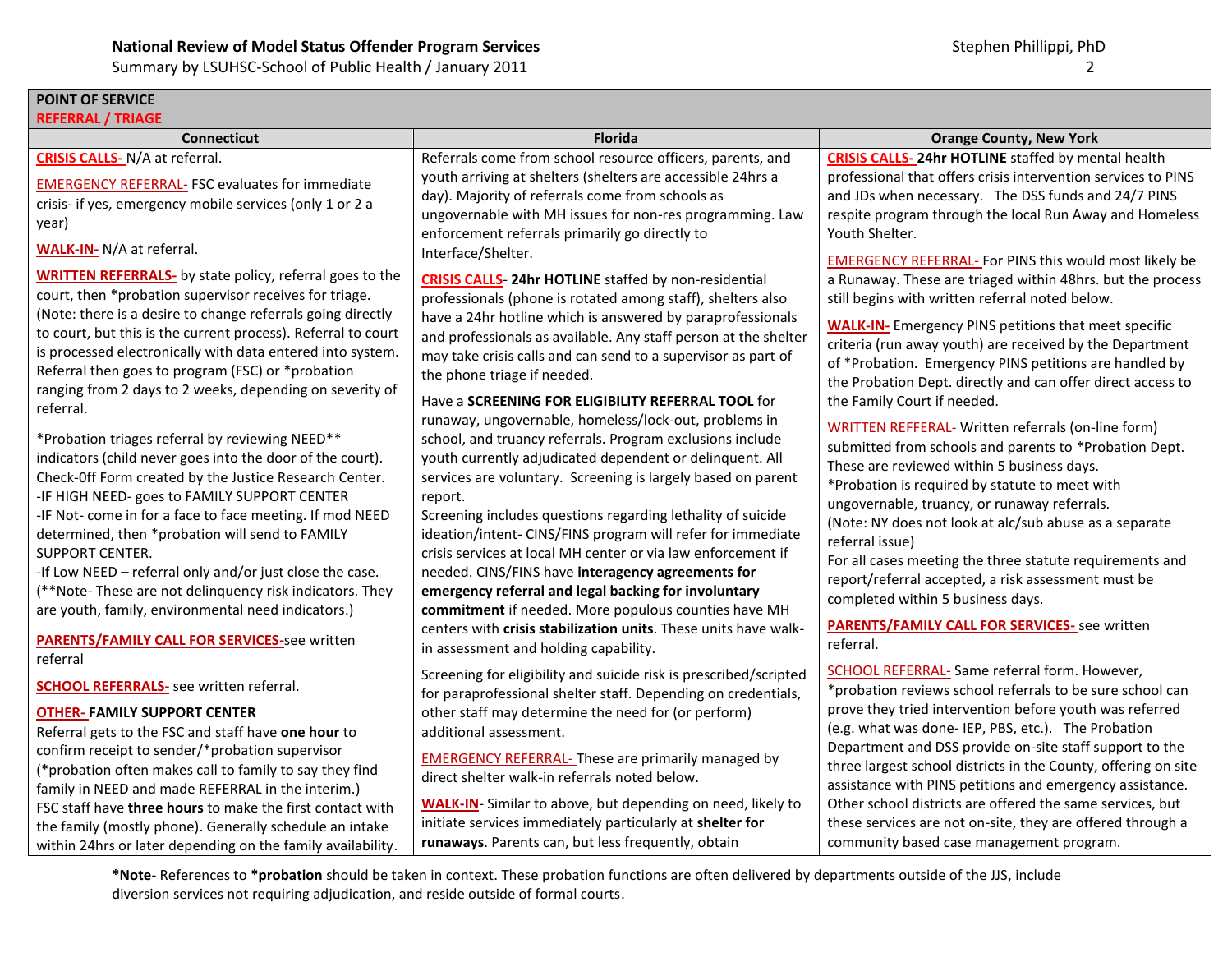| immediate services even if not for potential suicide issues.<br><b>PARENT/FAMILY CALL FOR SERVICES-</b> Similar to the above.<br>CINS/FINS staff view a parent referral as a favorable situation<br>and try to be very responsive since caretaker is asking for<br>help, rendering services as quickly as possible. Capitalizing on<br>parent's Motivation/engagement.                                                                                                                                                                                                                                                                                                                                                            |  |
|-----------------------------------------------------------------------------------------------------------------------------------------------------------------------------------------------------------------------------------------------------------------------------------------------------------------------------------------------------------------------------------------------------------------------------------------------------------------------------------------------------------------------------------------------------------------------------------------------------------------------------------------------------------------------------------------------------------------------------------|--|
| <b>WRITTEN REFERRALS-CINS/FINS staff screen the case after</b><br>receiving referral. Staff screen for eligibility within 7 days of<br>the receipt of referral. 1 <sup>st</sup> step is to contact by phone (will<br>typically attempt at least 3 times). If phone contact is not<br>successful, then letter is sent to the family. If no response is<br>received from the letter, then close. Depending on the<br>referral source, CINS/FINS may inform the source that the<br>attempts were not successful. NOTE: CINS/FINS services are<br>voluntary. While the option to go to more formal court<br>processing exists, it is not required and rarely exercised for a<br>family failing to respond to a referral for services. |  |
| <b>SCHOOL REFERRALS-</b> CINS/FINS direct service staff are<br>frequently on-site at the schools (travel to schoolsstaff<br>reductions have limited what were once on-site staff). School<br>referrals come from the guidance office, disciplinary office,<br>or attendance office. Referrals from schools tend to be<br>primarily regarding youth who are learning disabled with<br>discipline, family and/or attendance problems. Florida<br>statutes outline a process for school districts to make efforts<br>to resolve truancy concerns before referring to CINS/FINS.                                                                                                                                                      |  |
| <b>OTHER-</b> Receive referrals from pediatricians and family<br>practice doctors.<br>From the point of referral, they collect basic demographic<br>information on all cases. By contract agreement, information<br>is entered into a statewide demographic system. System is<br>internet based and data is used to describe the population<br>served and differences across counties. State utilizes the<br>information and has even changed priority risk factors for<br>delinquency based on data (this in turn can change contract<br>targets). System also captures service information for all<br>families utilizing CINS/FINS services.                                                                                    |  |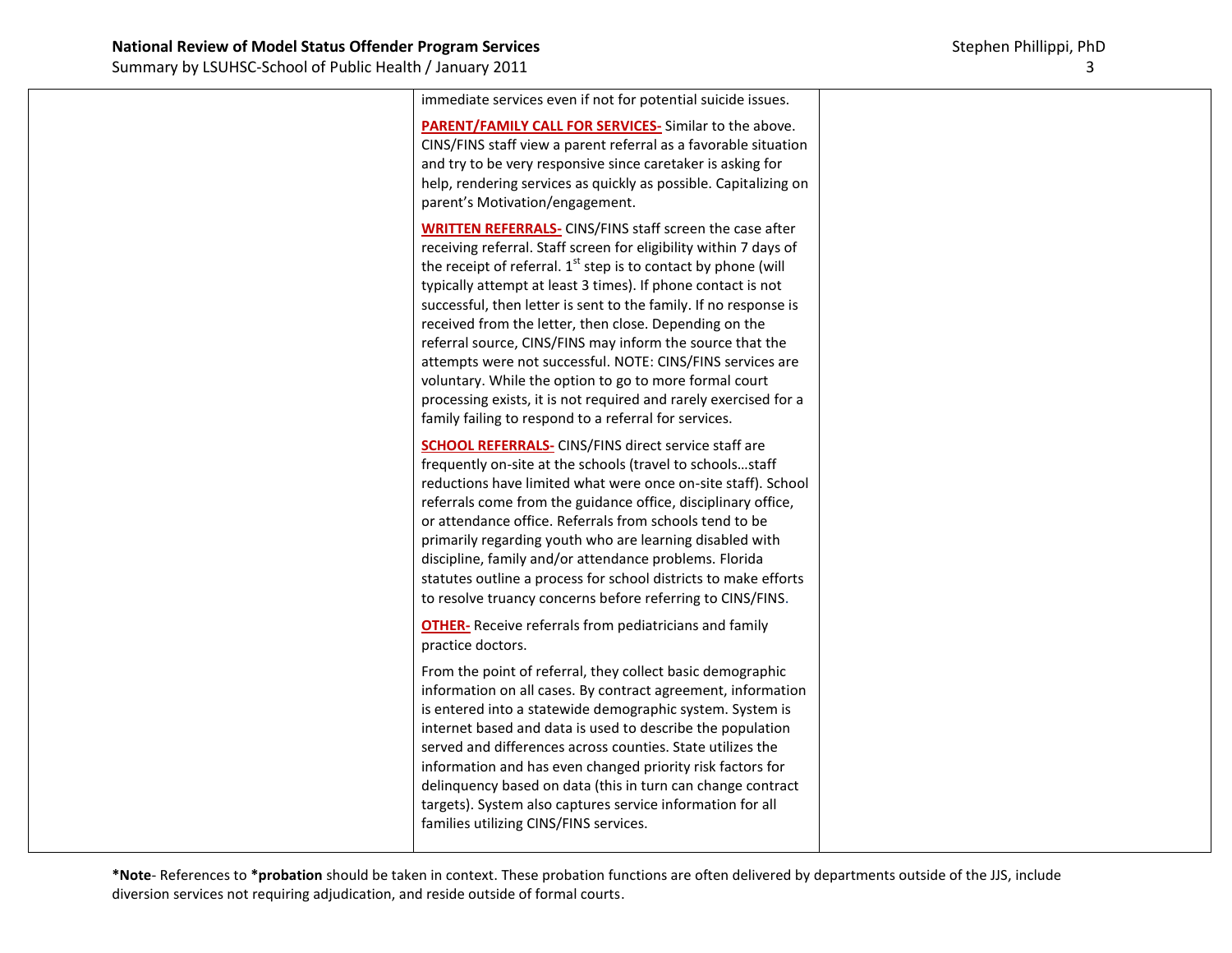### **POINT OF SERVICE SCREENING / ASSESSMENT**

| $\sim$ ineeiviivu $\gamma$ roofooivieivi<br><b>Connecticut</b>                                                                                                                                                                                                                                                                                                                                                                                                                                                                                                                                                                                                                                                                                                                                                                                                                                                                                                                                                                                                                                                                                                                                                                                     | <b>Florida</b>                                                                                                                                                                                                                                                                                                                                                                                                                                                                                                                                                                                                                                                                                                                                                                                                                                                                                                                                                                                                                                                                                                                                                                                                                                                                                                                                                                                              | <b>Orange County, New York</b>                                                                                                                                                                                                                                                                                                                                                                                                                                                                                                                                                                                                                                                                                                                                                                                                                                                                                                                                                             |
|----------------------------------------------------------------------------------------------------------------------------------------------------------------------------------------------------------------------------------------------------------------------------------------------------------------------------------------------------------------------------------------------------------------------------------------------------------------------------------------------------------------------------------------------------------------------------------------------------------------------------------------------------------------------------------------------------------------------------------------------------------------------------------------------------------------------------------------------------------------------------------------------------------------------------------------------------------------------------------------------------------------------------------------------------------------------------------------------------------------------------------------------------------------------------------------------------------------------------------------------------|-------------------------------------------------------------------------------------------------------------------------------------------------------------------------------------------------------------------------------------------------------------------------------------------------------------------------------------------------------------------------------------------------------------------------------------------------------------------------------------------------------------------------------------------------------------------------------------------------------------------------------------------------------------------------------------------------------------------------------------------------------------------------------------------------------------------------------------------------------------------------------------------------------------------------------------------------------------------------------------------------------------------------------------------------------------------------------------------------------------------------------------------------------------------------------------------------------------------------------------------------------------------------------------------------------------------------------------------------------------------------------------------------------------|--------------------------------------------------------------------------------------------------------------------------------------------------------------------------------------------------------------------------------------------------------------------------------------------------------------------------------------------------------------------------------------------------------------------------------------------------------------------------------------------------------------------------------------------------------------------------------------------------------------------------------------------------------------------------------------------------------------------------------------------------------------------------------------------------------------------------------------------------------------------------------------------------------------------------------------------------------------------------------------------|
| <b>INTAKE-</b> Can be done in house or at family home. General<br>questions are asked to identify concern, history, and<br>context of problems. Also used to gather agency specific<br>demographic information.<br><b>SCREENING- Screened with Massachusetts Youth</b><br>Screening Insturment-2 (MAYSI-2), the Juvenile<br>Assessment Generic (JAG) created for Connecticut and<br>the same tool utilized by *probation, and the Suicidal<br>Ideation Questionnaire (SIQ) if needed<br><b>ASSESSMENT-IF screened medium or high risk, then do</b><br>the CANS-MH Version as the assessment. (focus is on<br>individualized, strengths-based, gender specific, trauma<br>sensitive assessment and is also family focused.) May also<br>do the Traumatic Events Screening Inventory (TESI).<br>(Note: low risk youth do not get referred to full<br>assessment)<br>PLAN- COLLABORATIVE PLAN (i.e. tx plan)<br>Done with the family and the child, becomes roadmap to<br>services. (Conn is thinking of adding motivational<br>assessment using the AIM; however, already applying MI<br>in terms of going with the goals the client is motivated for<br>and starting there to gain engagement and higher<br>likelihood of some immediate successes. | INTAKE-See above section on referral/triage.<br>WALK-IN / DROP OFF AT SHELTER CARE-Same forms as<br>described in the "written referral" above. In addition,<br>focused on whether youth is going to be admitted to shelter.<br>SCREENING- The BRIEF-FAM3 screen is done to look at family<br>conflict. Tool has a "severity" and "discrepancy" score<br>determined by analyzing each family member's<br>ratings/responses. A structured Alcohol/Tobacco/Drug<br>screen is done. If flagged at risk, then provider must make<br>referral for evaluation within 5 days of identifying the<br>possible substance use/abuse need.<br>ASSESSMENT- During first face-to-face appointment-<br>parent(s), youth and possibly larger family (e.g. siblings) can<br>be present. Assess using a structured psychosocial with<br>mental status and historical information obtained. More<br>thorough suicide assessment is completed if scored at risk on<br>the initial suicide screen at the first face to face. Procedures<br>are set by the Florida Network and outlined in the provider<br>contract. Suicide evaluation must be performed or signed off<br>on by licensed professional (Psychiatrist, Psychologist, LMFT,<br>LMHC, LCSW).<br>Many, possibly most, referrals have pre-existing MH dx.<br>(NOTE: FL MH system is privatized. Have both clinics for<br>admitting and crisis care/holding facilities.) | <b>ASSESSMENT-Youth Assessment and Screening Instrument</b><br>(YASI) is administered by a *probation officer in the office<br>or in home. Based on YASI, one of two referral options<br>occur:<br>Medium/Low Risk-goes to Family Keys program<br>(538 of 745 assessed in 2009). There they will<br>receive short-term family focused intervention for<br>2 to 6 weeks (immediate relief/crisis intervention,<br>stabilization, and referrals made for long-term<br>services.) This is used as a triage and the<br>youth/family may be sent to the continuum of<br>care as further services are needed (see<br>services/interventions below).<br>Medium High/High Risk-get *probation services<br>(207 of the 745 in 2009). * Probation Dept creates<br>*probation supervision model for 90 to 100 days.<br>*Probation case is open without a judicial order.<br>*Probation will do home visits, and refer to<br>continuum of care (see below) as needed. Goal is<br>to divert from court. |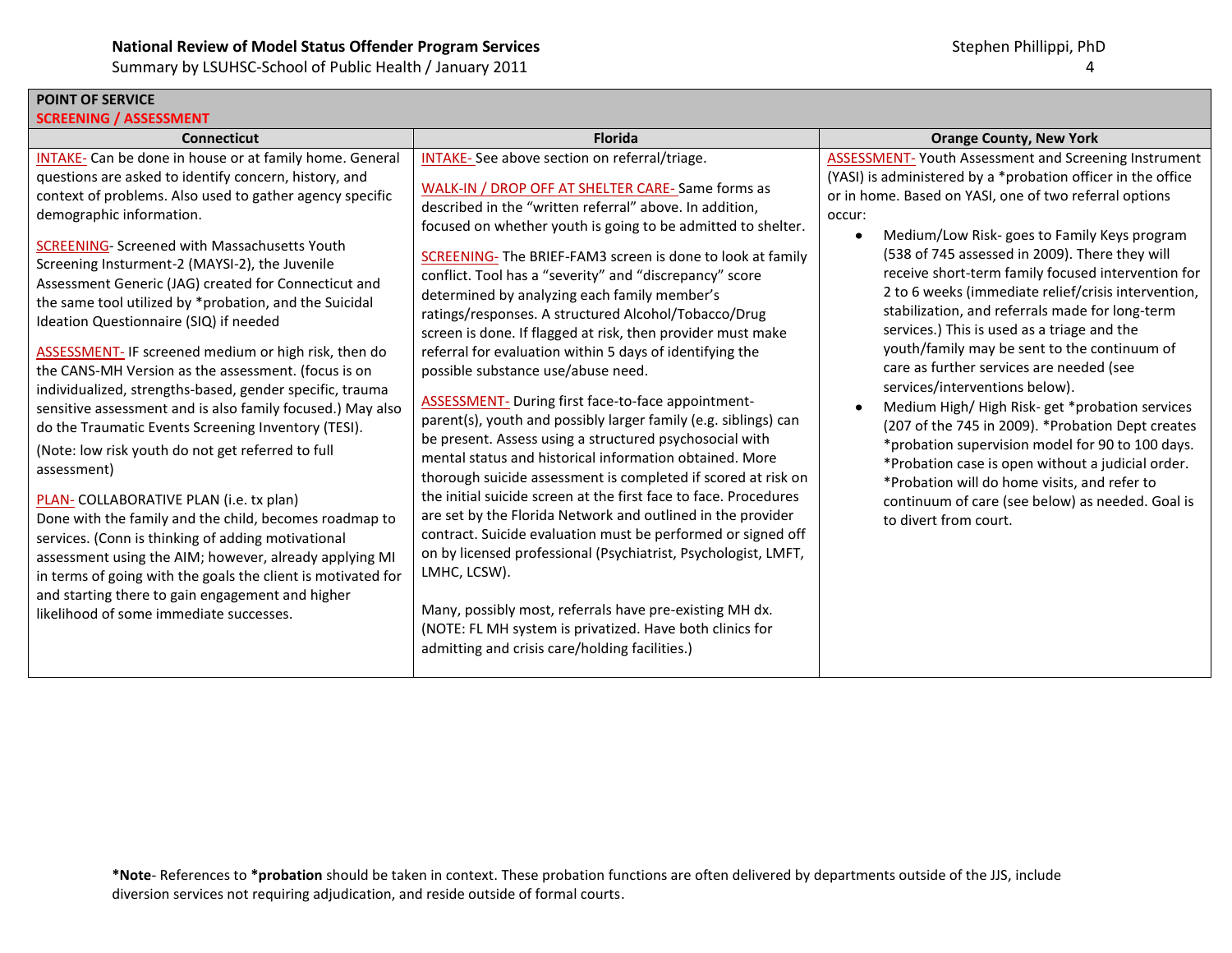Summary by LSUHSC-School of Public Health / January 2011 65 and the state of the state of the state of the state of the state of the state of the state of the state of the state of the state of the state of the state of th

| POINT OF SERVICE                                            |                                                                |                                                                      |  |
|-------------------------------------------------------------|----------------------------------------------------------------|----------------------------------------------------------------------|--|
| <b>SUPPORT SERVICES / INTERVENTIONS</b>                     |                                                                |                                                                      |  |
| <b>Connecticut</b>                                          | Florida                                                        | <b>Orange County, New York</b>                                       |  |
| <b>FAMILY SERVICE CENTER (FSC) DIRECT CARE SERVICES</b>     | <b>FAMILY ACTION (their name for their CINS/FINS</b>           | <b>CONTINUUM OF CARE</b>                                             |  |
| MODEL-                                                      | <b>Counselor/Case Manager Program)</b>                         | Typical trajectory of services isreferral to FAMILY KEYS, if         |  |
| Center provides crisis intervention, family mediation, case | Services are located outside the courthouse and *probation     | unsuccessful (meaning behaviors continue to escalate) then           |  |
| management/coordination, education consultation/            | office settings. All programming seen as a service from        | *Probation, if unsuccessful then Court. All have access to           |  |
| advocacy, aftercare services, referrals to home-based       | triage, referral and assessment to case management and         | the Continuum of Care services.                                      |  |
| programs, flex funds to support for pro-social activities.  | counseling.                                                    | Services are requested through a universal referral form.            |  |
| Many services based on group therapies                      | The Family Action team can do their initial intake/screen by   | Family Keys Staff or PINS *Probation Officers select                 |  |
| Aggression Replacement Training (ART) (note:<br>$\bullet$   | phone with parent or go into the field. Family Action teams    | programs based on YASI assessment; however, they are not             |  |
| currently using, but infrequently.)                         | take an "advocacy mentality." They don't just make             | guaranteed to get in the service depending on service                |  |
| MET-CBT / Cannabis Youth Treatment- Series 5-<br>$\bullet$  | referrals, but set up and assist families in making            | availability/slot limitations (e.g. FFT is in high demand, so        |  |
| Manualized substance abuse treatment                        | appointments and other tasks that increases the likelihood     | may get the second option for family counseling but not              |  |
| Boys Circle & Girls Circle<br>$\bullet$                     | of the person getting services. They do not make "empty        | FFT). There are about \$9 million dollars of prevention              |  |
| Girls VOICES- girls journaling program.<br>$\bullet$        | referrals" or referrals to services that are unlike to accept  | programs available. If a youth/family is not referred to the         |  |
| Target-Developed by the Univ of Conn / Dr.<br>$\bullet$     | the client and or deliver needed services in a timely and      | continuum of care, they may be successfully disposed or              |  |
| Ford. Coaching kids on developing coping skills             | quality manner. They also practice principles of trauma        | referred out and closed.                                             |  |
| for triggers. Focuses on trauma exposure or                 | informed care in referral and transitions in services. This    | General services(15 general options for kids and families)           |  |
| experience and youth learns to de-escalate                  | includes informing referrals of known trauma information       | Community Accountability Board-volunteers run<br>$\bullet$           |  |
| themselves. Do not need degree to teach this.               | so the client does not have to repeatedly share traumatic      | restorative justice model. Develop plan and manage                   |  |
| Parent groups are open and parents can come                 | information.                                                   | case for 120 days.                                                   |  |
| back anytime for refreshers/boosters as they                | If referred to in-house services delivered by the Family       | PINS Parenting program- if conflict b/n parent/child or<br>$\bullet$ |  |
| wish. Model recently selected is The Parent                 | Action team, families can expect individual and family         | parent having some kind of issue, then 5 session                     |  |
| Project in partnership with the Dept of Children            | counseling services by master's level case                     | adolescent parent model. (note- Will change next year                |  |
| and Families.                                               | managers/counselors that run the CINS/FINS and also utilize    | and add a parenting specialist to work directly with skill           |  |
| Other general services                                      | student interns from the local university.                     | building individually with parents)                                  |  |
| Most kids get family mediation, education<br>$\bullet$      | All interventions/services are driven by assessment (to        | Adol Employment Project- put kids to work in the<br>$\bullet$        |  |
| advocacy, and crisis intervention by staff at each          | include presenting complaints from the referral). If youth     | community (\$200K to pay wages of kids as they are                   |  |
| FSC location.                                               | meets eligibility and family wants the services, then services | employed)                                                            |  |
| Access to service network (Dept funds additional            | vary widely based on assessment. Services may be rendered      | Evening reporting center (geographically focused in                  |  |
| FFT, MST, BSFT for high risk families, obtain               | in-house by CINS/FINS staff or referred out.                   | high density/risk areas)- Focused on gang diversion                  |  |
| paid/funded slots from *probation)                          | General services                                               | with some counseling. Services for out-of school youth               |  |
|                                                             | Attempt to meet at least weekly with youth/family- for         | during the day and at night have adolescent diversion                |  |
| Truancy specific- Commonly noted as defiance of school      | duration of 90 days (frequency of meetings negotiated          | for kids in school.                                                  |  |
| rules, is typically responded to by youth/family being      | depending on success based on goals identified and             | School based program- Focused on truancy in five                     |  |
| assigned an education advocate. These advocates work        | met on plan).                                                  | school districts. Have case manager co-located in the                |  |
| with family and schools to seek an agreed solution to       | CINS/FINS via Family Action can provide family<br>$\bullet$    | school. Case manager works in community and in                       |  |
| problem.                                                    | counseling directly. All Masters level or higher staff         | school. Concentrate on academic performance and                      |  |
|                                                             | (require a Bachelors minimum). Staff provide services          | social related issues (6 months)                                     |  |
| *****************************                               |                                                                |                                                                      |  |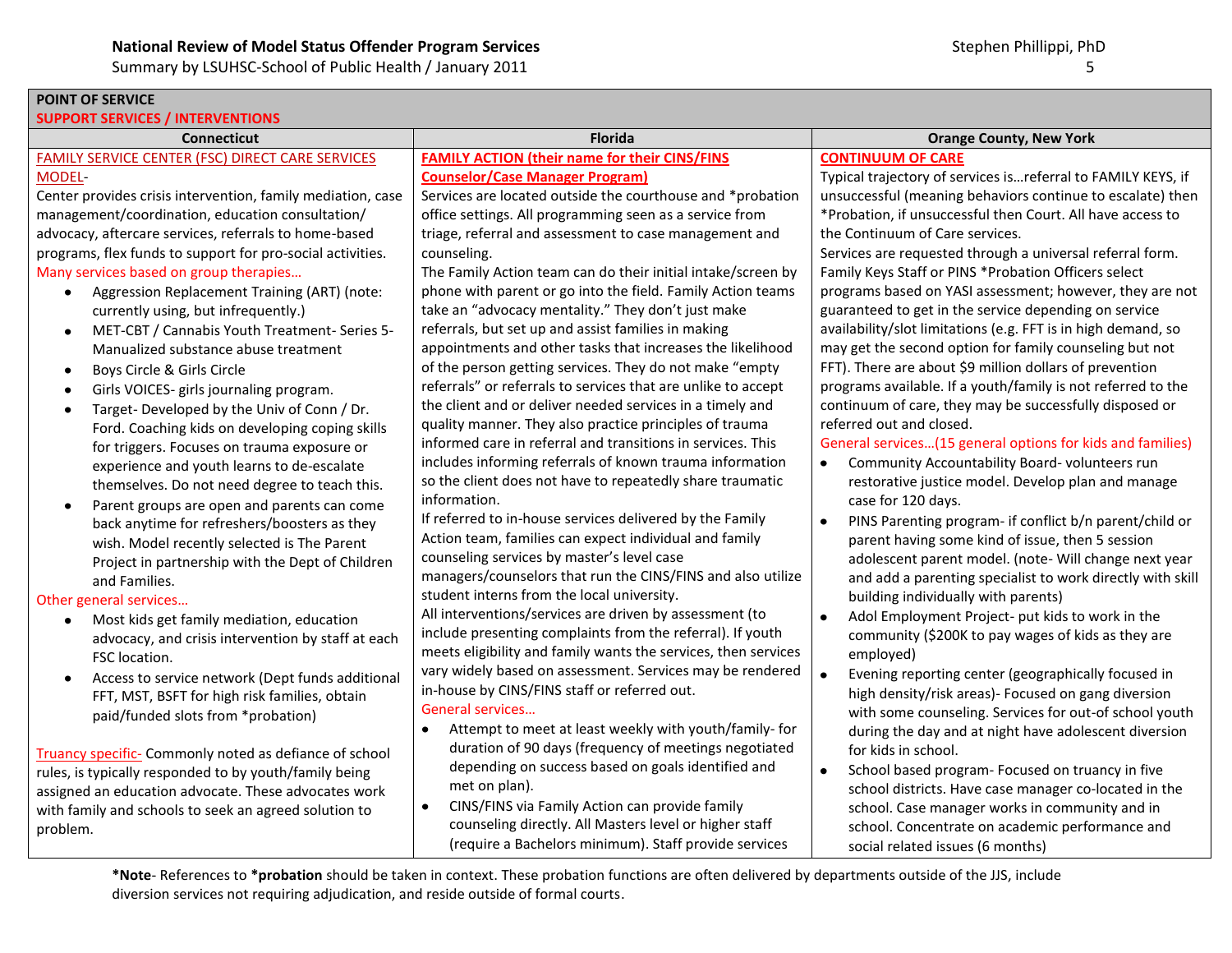| <b>National Review of Model Status Offender Program Services</b> |  |  |  |  |  |
|------------------------------------------------------------------|--|--|--|--|--|
|------------------------------------------------------------------|--|--|--|--|--|

FSC Staffing- Based on an average of about 45 youth being served at any given time, the FSC operates with a Director, Educational Advocate, Clinical Coordinator, and two Case Managers. Case managers will monitor youth in outside referrals. Will initially monitor under the FSC during transition to FFT or MST services, but once family is engaged, FSC case management services are closed (usually determined within a month).

Average Length of Services- 6-months. Locations with the best outcomes were keeping the kids slightly longer. The benchmark for case closure is 80% attainment of collaborative plan goals.

Other- Program costs about \$500,000 per 100 kids served each year (45 kids at a time in program). Services outside the FSC, like FFT, MST, etc., are paid by additional funds that come from \*probation contracts. (Note: the status offender program is under \*probation.)

State cut the number of families served in half by focusing on needs of clients and not just referral offence and by not allowing youth to enter the program if they have any delinquent charges.

at home, school, and office. General approach is solution focused / social-ecological (MST like) style treatment. Also offer motivational engagement and CBT type work (e.g. WHY TRY program).

- $\bullet$ Gainesville program has adolescent and youth drug free communities program in the same office as CINS/FINS.
- $\bullet$ Anger management curriculum utilized and delivered in group format at the shelter and individually in nonresidential services.
- Team has the ability to file a petition (note: schools are  $\bullet$ the only one that can file for truancy). If petition, Family Action prepares document and submits to the DJJ Attorney for submission to court. Petition is only used after a case staffing process. If court orders a specific task, it is done with FINS/CINS monitoring and reporting to the court. Worst case violation could lead to placement in their shelter care facility. This is considered a "secure bed" in the facility; however, the facility is not locked. If the youth runs away from the shelter, then they are picked up by police and returned to the shelter. Youth are RARELY ADJUDICATED CINS. Frequency of petition request by Family Action is about 1 to 2 per year.

(Note: Parents can also request a petition and Family Action staff informs them of that. May have 1 to 2 that chose that per year)

- Hold case staffing with representatives from school and Dept of Juv Justice. The parent can bring anyone else (cousins, etc.) they feel are necessary. Staffing looks at/reinforces progress and make attempts to problem solve situations if progress is not being made. Targeted services…
- **Truancy- School Attendance Review Board (SARB)** comprised of the CINS/FINS staff, school, DA, shelter, and child welfare office. SARB meets once a month to review truancy cases (family is not necessarily present). School is responsible for pursuing court action if needed. CINS/FINS only petitions in regard to ungovernable or runaway for court to order specific tasks/services. Truancy processing must be handled by
- ICM (Intensive Case Management) program- Focuses on mental health issues. Social workers providing case management and clinical interventions for 6 to 9 months.
- $\bullet$ Family support program- clinical social workers doing family therapy in households. Systems/social ecological and skills building focus if cognitive behavioral needs are identified (4 to 6 months)
- $\bullet$ Youth empowerment program- large non-profitparaprofessional mentoring model. Hire staff from community per diem to mentor child (called youth advocates) work with kids 4 to 6 hrs per week (paid). 6 months.
- $\bullet$ FFT- run by MH Dept (one team- 4 workers and supervisor). Target family conflict, problem solving, behavioral and substance use issues.
- $\bullet$ Shelter / Runaway home- federal funds and state per diem (paid through \*probation) afford shelter services for runaway youth and youth with respite needs.
- Foster Homes- foster homes certified as respite home  $\bullet$ will receive and work with youth up to 21 days (paid through DSS)
- Detention- have 6 detention beds available every day  $\bullet$ (locked door but no barbwire)…used as temporary urgent placement. Detention looks more like group home.

MOST INTENSIVE INTERVENTIONS

 $\bullet$ 

- Residential Alternatives (i.e. WRAP Around)- Done  $\bullet$ through youth advocates programs 15 to 25 hrs per week of intervention. (one year duration)
- $\bullet$ Community Connections (run by Family Keys)- offers a mentoring and intensive case management program with intensive day program 2 to 7 p.m. (25 kids at a time for 6 to 12 months)
- Communities Alternatives Program- 6 month residential  $\bullet$ component with 6 month community transition model. Youth is placed into custody via court. Youth resides in residential placement while parents are receiving services. Discharge youth from custody at completion. Transitional Support Services- Same as above but for  $\bullet$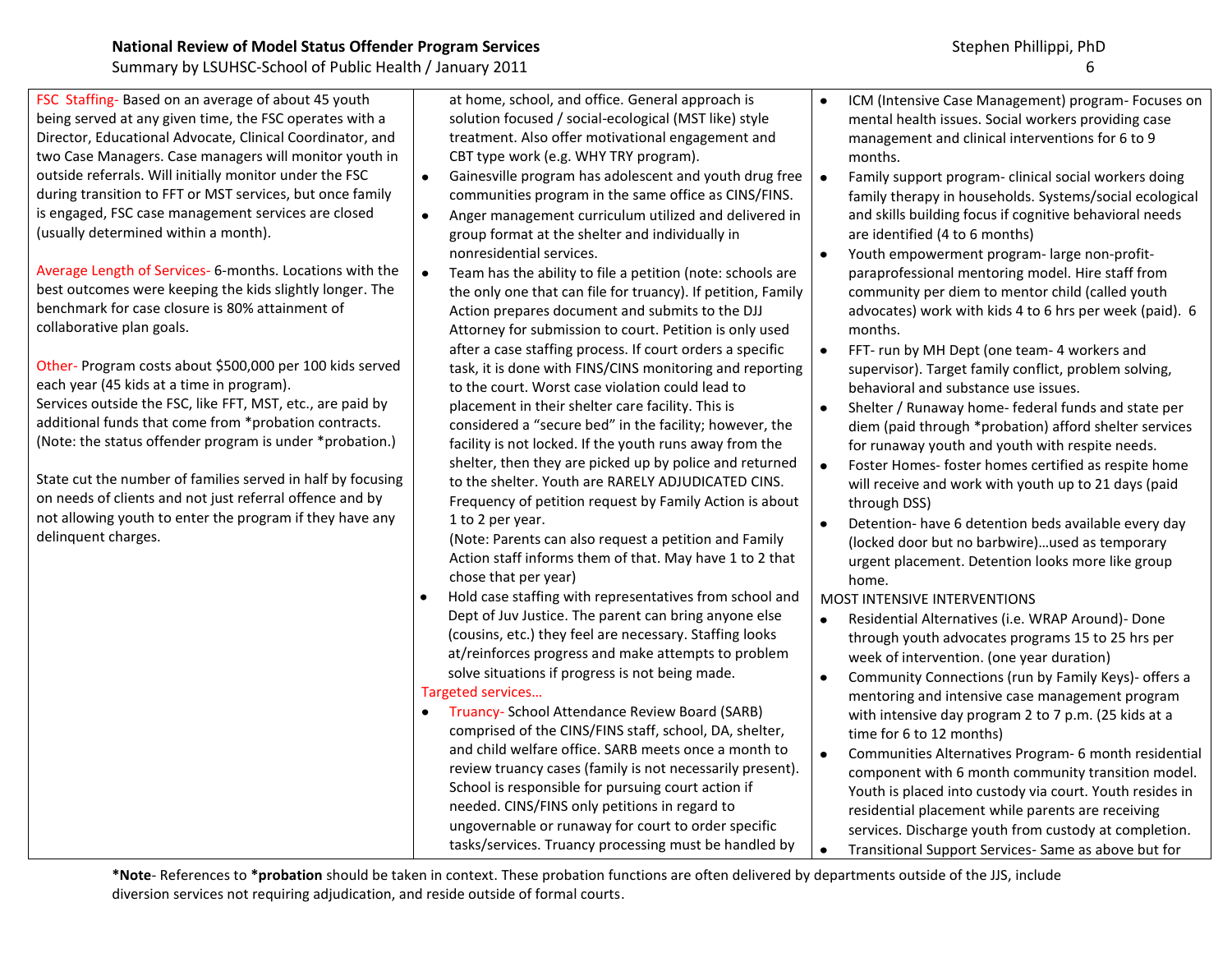| the school. SARB reviews cases of truancy and makes<br>recommendations for court processing or DA to charge<br>parents with contributing to the delinquency of a<br>minor, but school or DA handles either of those issues.<br>Most likely outcome is a referral for services to impress<br>upon the parent and youth the need to go to school.<br>There are some cases with a need to file for formal<br>processing. Some services rendered for truancy revolve<br>around family illness (chronic or severe medical, MH, or<br>Substance abuse within the family).<br>Shelter-24hr temporary shelter care placement<br>$\bullet$<br>available (food/shelter). CINS/FINS contracted shelters<br>don not take adults, only youth. Shelters may make<br>referrals for the adults. ALOS-11 days (for 30% of their<br>CINS/FINS youth). Can use as "locked" treatment facility<br>for youth through CINS (Court ordered) up to 120 days<br>(only utilized for 6 youth in entire state 2009)<br>Substance Abuse- CINS/FINS defers to the local<br>$\bullet$<br>substance abuse tx program for recommendations and<br>services after completing the initial screen. There is no<br>time limit placed for obtaining SA services. | youth with no discharge resource. E.g. independent<br>living or foster care but youth are not going back to<br>their parents. State will keep custody until 21 y.o. but<br>youth can sign out of custody at 18 if he/she elects.<br>PINS *Probation Staffing- One supervisor, 5 PINS *Probation<br>Officers at an operating cost of \$580,000. |
|---------------------------------------------------------------------------------------------------------------------------------------------------------------------------------------------------------------------------------------------------------------------------------------------------------------------------------------------------------------------------------------------------------------------------------------------------------------------------------------------------------------------------------------------------------------------------------------------------------------------------------------------------------------------------------------------------------------------------------------------------------------------------------------------------------------------------------------------------------------------------------------------------------------------------------------------------------------------------------------------------------------------------------------------------------------------------------------------------------------------------------------------------------------------------------------------------------------------------|------------------------------------------------------------------------------------------------------------------------------------------------------------------------------------------------------------------------------------------------------------------------------------------------------------------------------------------------|
| FAMILY ACTION Staffing- Comprised of 1 supervisor and 2<br>counselors/case managers that facilitate most of the<br>programming. May also involve student interns. Caseload<br>averages 25 youth per case manager at any given time.<br>Family Action effort breaks down to approx 70% direct care<br>counseling, in schools, homes, tutoring, life skills training,<br>etc. 20% Case Mngt (paperwork, calls, referrals). 10%<br>intake.                                                                                                                                                                                                                                                                                                                                                                                                                                                                                                                                                                                                                                                                                                                                                                                   |                                                                                                                                                                                                                                                                                                                                                |
| Average Length of Services- 90 days including interventions<br>and case management is the statewide goal.                                                                                                                                                                                                                                                                                                                                                                                                                                                                                                                                                                                                                                                                                                                                                                                                                                                                                                                                                                                                                                                                                                                 |                                                                                                                                                                                                                                                                                                                                                |
| Funding-All funding comes from the contract with the<br>Florida Network. Network money comes from state funds<br>through the Dept of JJ. The Network then contracts with<br>local/regional providers. Some providers supplement their<br>funds through fundraising, grants, etc. This is typically seen<br>as a plus on RFP applications with the Network.                                                                                                                                                                                                                                                                                                                                                                                                                                                                                                                                                                                                                                                                                                                                                                                                                                                                |                                                                                                                                                                                                                                                                                                                                                |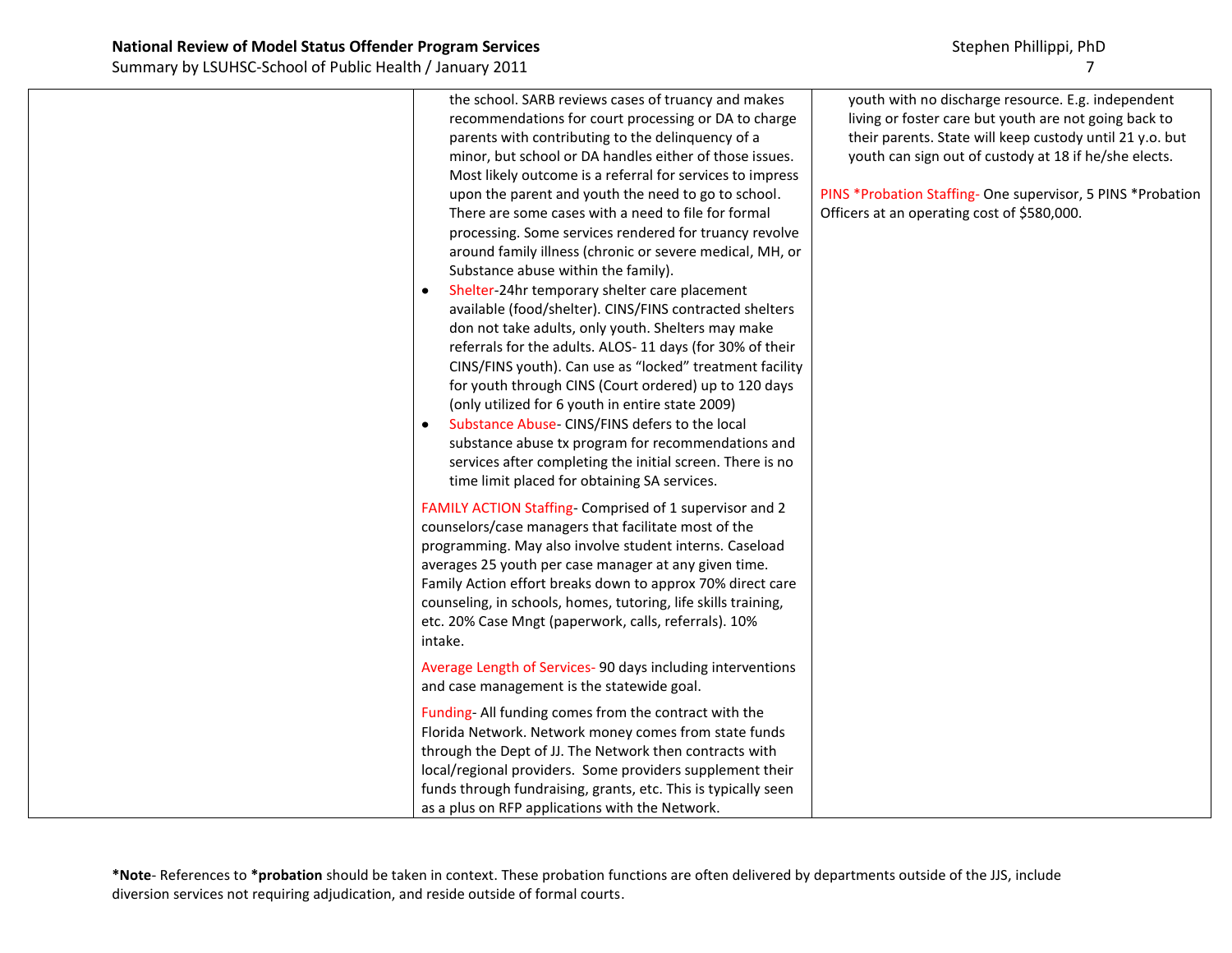| Summary by LSUHSC-School of Public Health / January 2011 |  |  |
|----------------------------------------------------------|--|--|
|----------------------------------------------------------|--|--|

**POINT OF SERVICE**

| <b>AFTERCARE / FOLLOW-UP</b>                                                                                                                                                                                                                                     |                                                                                                                                                                                                                                                                                                                                                                                                                                                                                                                        |                                                                                                                               |  |  |
|------------------------------------------------------------------------------------------------------------------------------------------------------------------------------------------------------------------------------------------------------------------|------------------------------------------------------------------------------------------------------------------------------------------------------------------------------------------------------------------------------------------------------------------------------------------------------------------------------------------------------------------------------------------------------------------------------------------------------------------------------------------------------------------------|-------------------------------------------------------------------------------------------------------------------------------|--|--|
| <b>Connecticut</b>                                                                                                                                                                                                                                               | <b>Florida</b>                                                                                                                                                                                                                                                                                                                                                                                                                                                                                                         | <b>Orange County, New York</b>                                                                                                |  |  |
| Case manager creates sustainability plan to connect youth<br>and family to the community and services beyond their<br>contact with the FSC. Aftercare planning starts with the<br>beginning screening and assessment and continues<br>through service provision. | CINS/FINS contracted providers are required to do follow-<br>up survey 6-months post services (Customer satisfaction<br>survey). This is a phone survey that asks how youth and<br>family are doing, school attendance, and if other services<br>needed.<br>CINS/FINS provide referral for ongoing services as needed<br>beyond case closure. Almost always have an open door<br>policy for returning for services in the future. Future<br>referrals/requests for services are not viewed as a negative<br>situation. | Have aftercare case manager model (case manager has<br>about 12 kids in case load and works on independent living<br>skills). |  |  |

| <b>OUTCOMES</b>                                                                              |                                                         |                                                                                                             |  |
|----------------------------------------------------------------------------------------------|---------------------------------------------------------|-------------------------------------------------------------------------------------------------------------|--|
| <b>Connecticut</b>                                                                           | <b>Florida</b>                                          | <b>Orange County, New York</b>                                                                              |  |
| <b>FOUR BENCHMARK FOR FSC-</b>                                                               | The Florida Network maintains a statewide "report card" | Judge programming on performance and not reputation.                                                        |  |
| 1. completion rates- % of youth/families with an intake                                      | on CINS/FINS Service Provider Outcomes/Outputs. There   | Decisions based on program performance to align with                                                        |  |
| that complete program/services                                                               | are 14 total.                                           | desired outcomes for youth.                                                                                 |  |
| 2. % of youth/families that made it from referral to<br>intake (currently approximately 80%) | <b>CONTRACT OUTCOMES</b>                                | PERFORMANCE BASED CONTRACTING OUTCOMES                                                                      |  |
| 3. # of youth/families that had another referral for                                         | -90% Intake data entered within 10 days                 | Performance standards-contractors have to report on all                                                     |  |
| status offense (within 12 months of completion)                                              | -85% complete service exits                             | standards but only one domain is tied to their funding as                                                   |  |
| # of kids that had an arrest within 12 months of<br>4.                                       | -90% receiving 180 day follow-up                        | agreed by contractor and those contracted                                                                   |  |
| completion of the program                                                                    | -100% submission of required documents                  | 2009 Outcomes (n=271):                                                                                      |  |
|                                                                                              | <b>JUVENILE JUSTICE OUTCOMES</b>                        | 1. safety-85% of children will not be arrested for a                                                        |  |
| <b>FSC OUTCOME MEASURES</b>                                                                  | -90% crime free during services (shelter and non-       | crime during their enrollment in the program.                                                               |  |
| Client level-                                                                                | residential)                                            | Achieved 96%                                                                                                |  |
| -Recidivism; including referral for another FWSN                                             | -87% no adjudication w/in 6 months of discharge         | 2. Placement-85% of youth will remain in their                                                              |  |
| -Education improvements                                                                      | (shelter and non-residential)                           | communities and out of institutions. Achieved 88%                                                           |  |
| -Family functioning improvements                                                             | <b>OUPUTS</b>                                           | 3. education-65% of children enrolled in the program                                                        |  |
| -Overall client functioning improvements                                                     | -% & # of assess events                                 | will remain free of behavioral or academic                                                                  |  |
| Program level-                                                                               | -% & # of shelter care days/exits                       | suspensions throughout the program enrollment                                                               |  |
| -Service completion rates                                                                    | -% & # of non-residential clients served                | period. Achieved 94%                                                                                        |  |
| -Treatment matching                                                                          | <b>TARGETING RISK FACTORS</b>                           | 3. community health/wellness- 65% of children                                                               |  |
| -Model fidelity                                                                              | -70% of youth served have 3 of 4 risk factors domains   | enrolled in the program will participate in                                                                 |  |
| System level-                                                                                | (school, family, behavior, MH risk)                     | community based programs. Achieved 96%                                                                      |  |
| -Reduction/elimination of FWSNs in detention                                                 | -60% of youth from high crime zip Codes                 | 4. family-90% of children enrolled in the program will<br>meaningfully participate in the program. Achieved |  |